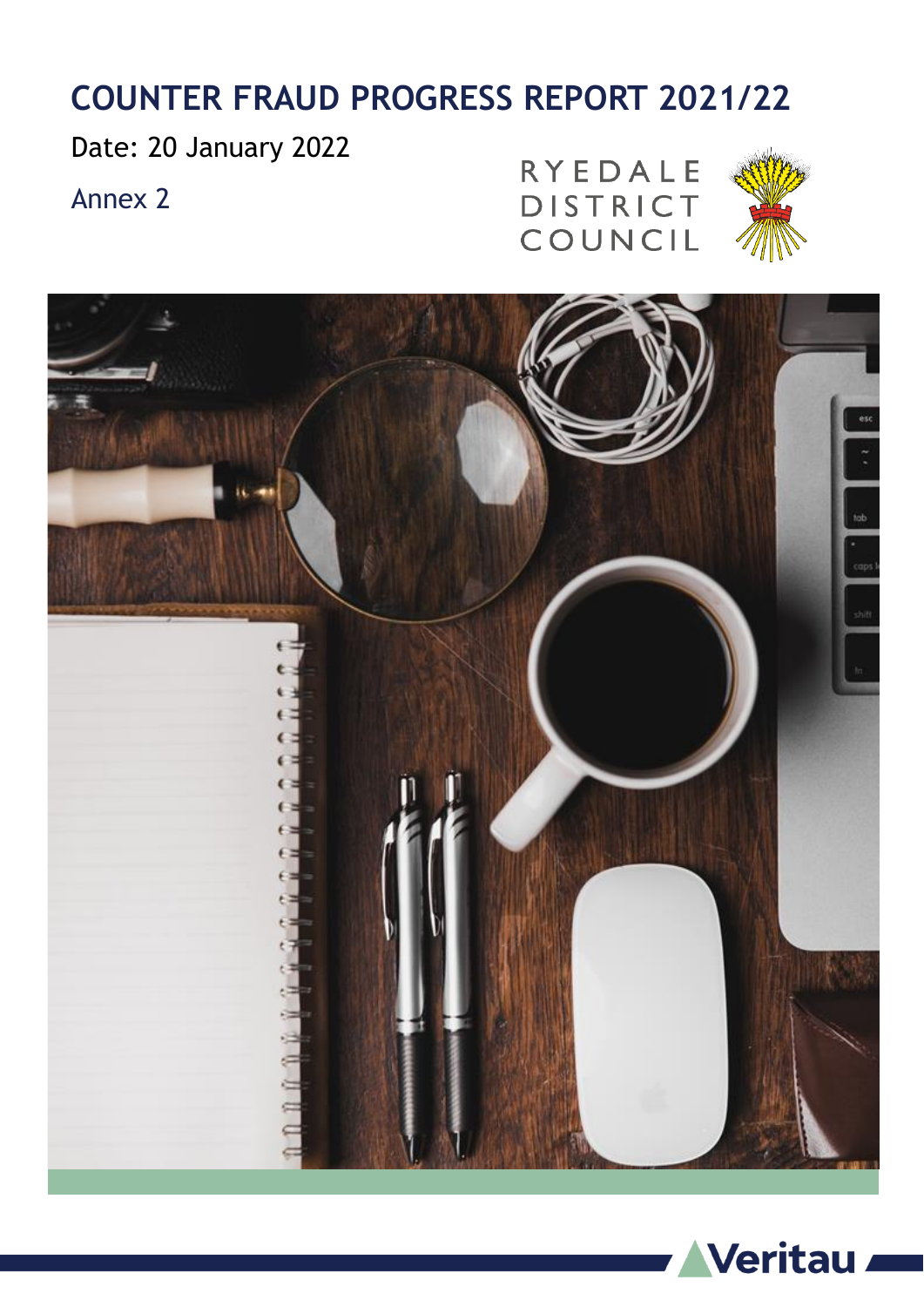## **BACKGROUND**

- 1 Fraud is a significant risk to local government. Losses to councils are estimated to exceed £7.8 billion annually in the United Kingdom. $<sup>1</sup>$ </sup>
- 2 Veritau delivers a corporate fraud service to the council which aims to prevent, detect and deter fraud and related criminality. The counter fraud team investigate allegations of fraud, plan and take part in counter fraud campaigns (e.g. the National Fraud Initiative), undertake fraud awareness activities with staff and the public, and maintain and update the council's counter fraud framework and associated policies.
- 3 This report updates the Overview and Scrutiny Committee on counter fraud activity to date, including recent actions following our last report to the committee.

## **FRAUD MANAGEMENT**

- 4 A key objective for the counter fraud team is to raise awareness of fraud with members of staff and the public, and to inform them of how to report fraud if they suspect it is happening. Fraud awareness training continues to be delivered to relevant departments.
- 5 A campaign to mark Cyber Security Awareness Month was delivered to staff in October. Another campaign to mark International Fraud Awareness Week was delivered to staff and the public in November. International Anti-Corruption Day in December was marked by providing information to staff on how to identify bribery and money laundering and how to report any concerns.
- 6 Veritau have noted an increase in both regional and national attempts by organised criminals operating from overseas to divert genuine payments made to council suppliers (i.e. mandate or payment diversion fraud). The counter fraud team has worked with the council to strengthen processes in place to meet this increasing threat.
- 7 Veritau continues to support the council with Covid-19 related payments. The team works with officers to ensure that the council meets government mandated verification, investigation and recovery requirements for Covid-19 related grant payments.

# **MULTI-AGENCY WORK**

**.** 

8 Work on the 2020/21 National Fraud Initiative (NFI) is ongoing. The counter fraud team is in the process of reviewing over 500 matches across a range of council areas which were produced by the exercise. The NFI recently released additional matches relating to Covid-19 related grants



<sup>1</sup> Annual Fraud Indicator 2017, Crowe Clark Whitehill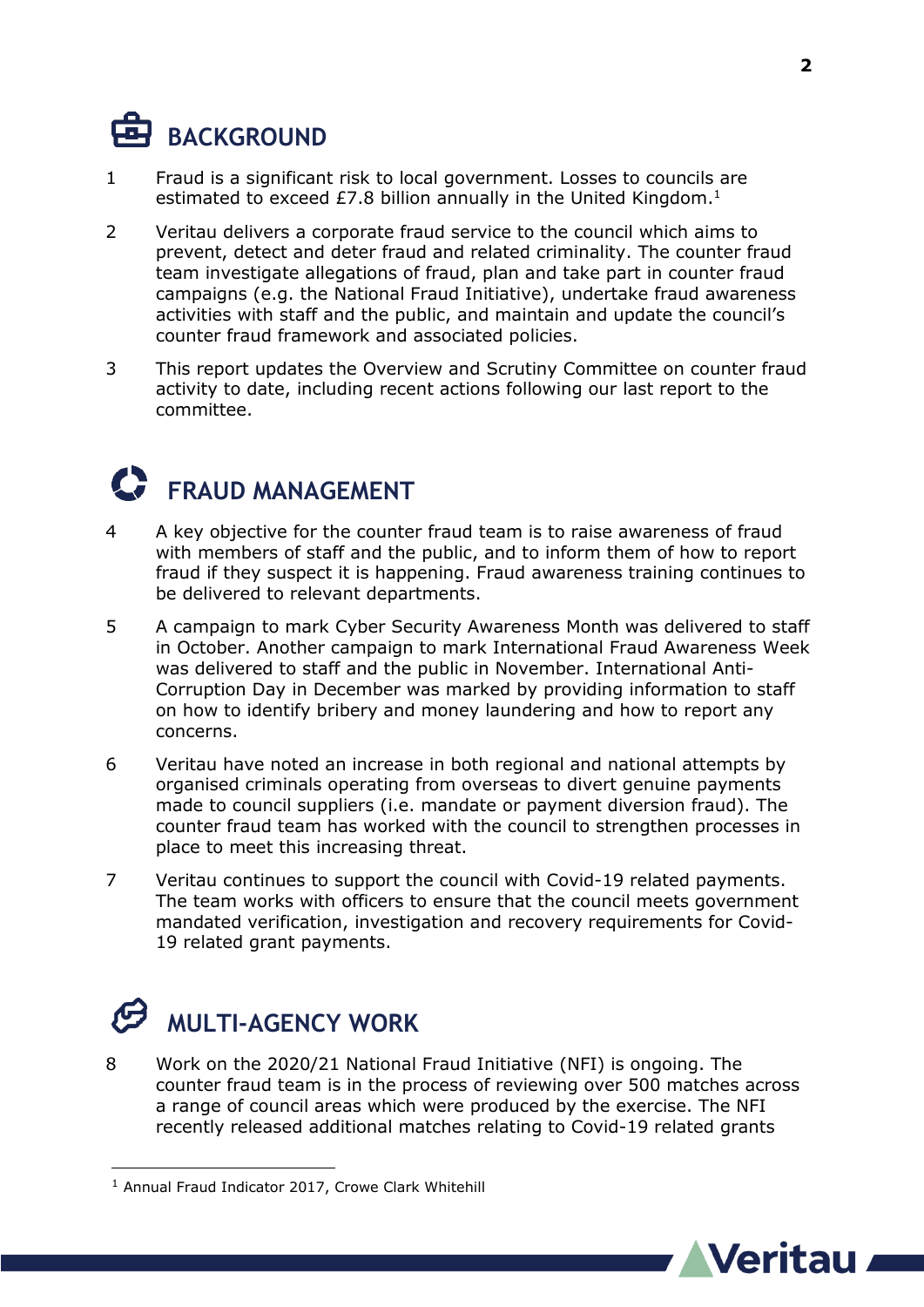which are also being reviewed. The Cabinet Office has requested further data relating to Covid-19 grants issued after the first period of lockdown in 2020/21. This information will be provided and results are expected to be released in the last quarter of the current financial year.

### **Q** INVESTIGATIVE WORK

9 In 2021/22, the counter fraud team has received twenty-three referrals of suspected fraud. These cover potential Covid-19 related fraud, council tax fraud, and council tax support fraud. There are currently nine cases under investigation.

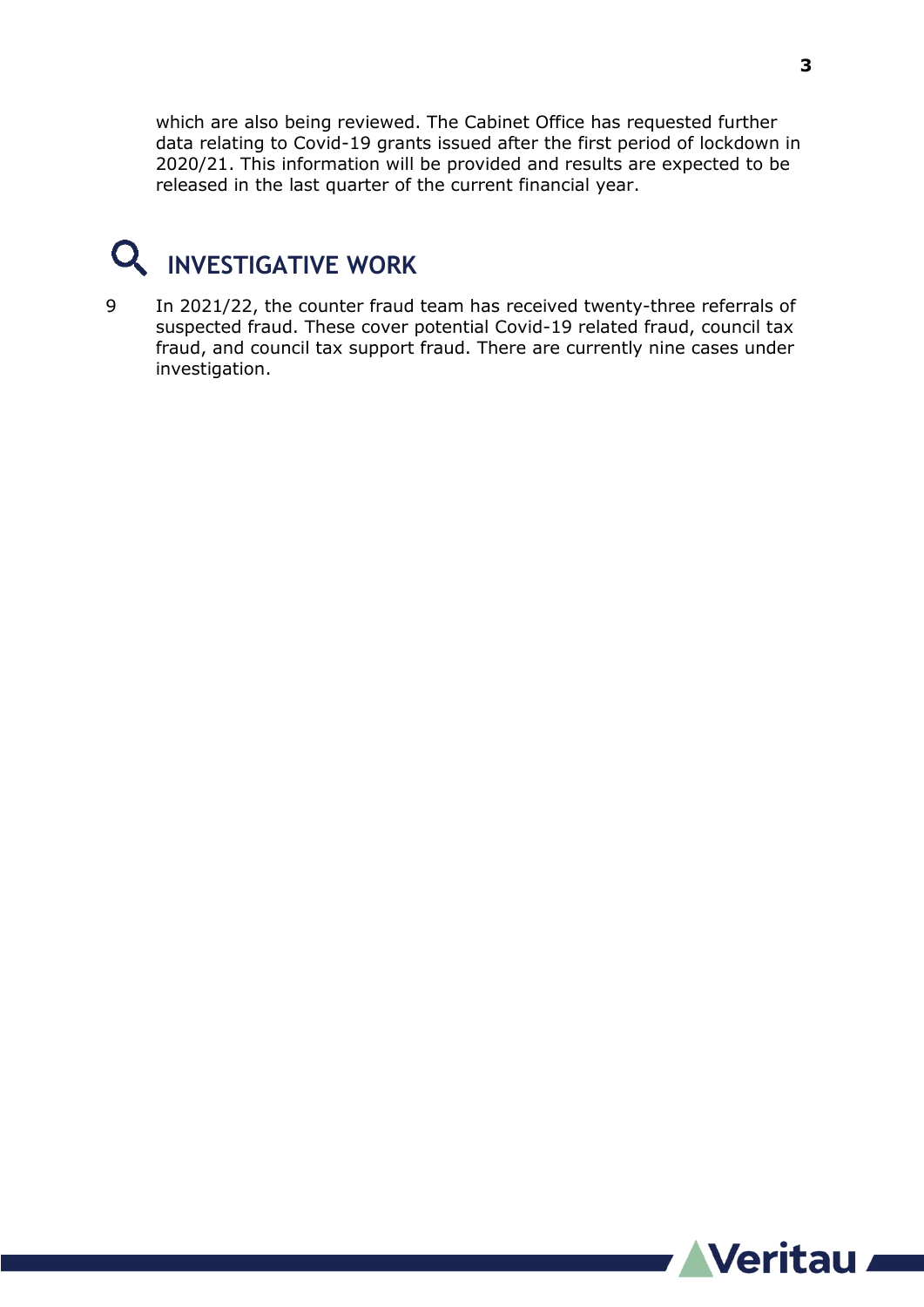#### **APPENDIX A: SUMMARY OF INVESTIGATIVE WORK 2021/22**

The table below shows the success rate of investigations and levels of savings achieved through counter fraud work in 2021/22.

|                                                                                                                                             | 2021/22<br>(As at 30/11/21) | 2020/21<br>(Actual: Full Yr) |
|---------------------------------------------------------------------------------------------------------------------------------------------|-----------------------------|------------------------------|
| Amount of actual savings (quantifiable savings - e.g.<br>repayment of loss) identified through fraud investigation                          | £7,082                      | £34,549                      |
| Amount of savings identified relating to Covid-19 business<br>grant related fraud                                                           | £20,000                     | £30,000                      |
| % of investigations completed which result in a successful<br>outcome (for example payments stopped or amended,<br>sanctions, prosecutions) | 67%                         | 64%                          |

Caseload figures for the period are:

|                                                     | 2021/22<br>(As at 30/11/21) | 2020/21<br>(Full Year) |
|-----------------------------------------------------|-----------------------------|------------------------|
| Referrals received                                  | 23                          |                        |
| Number of cases under investigation                 |                             | 13 <sup>2</sup>        |
| Number of investigations completed                  |                             |                        |
| Number of verification cases completed <sup>3</sup> | 15                          | n/a                    |

 $\overline{\phantom{a}}$ <sup>2</sup> As at 31/03/21

 $3$  Verification cases relate to the review of applications for Covid-19 grants.